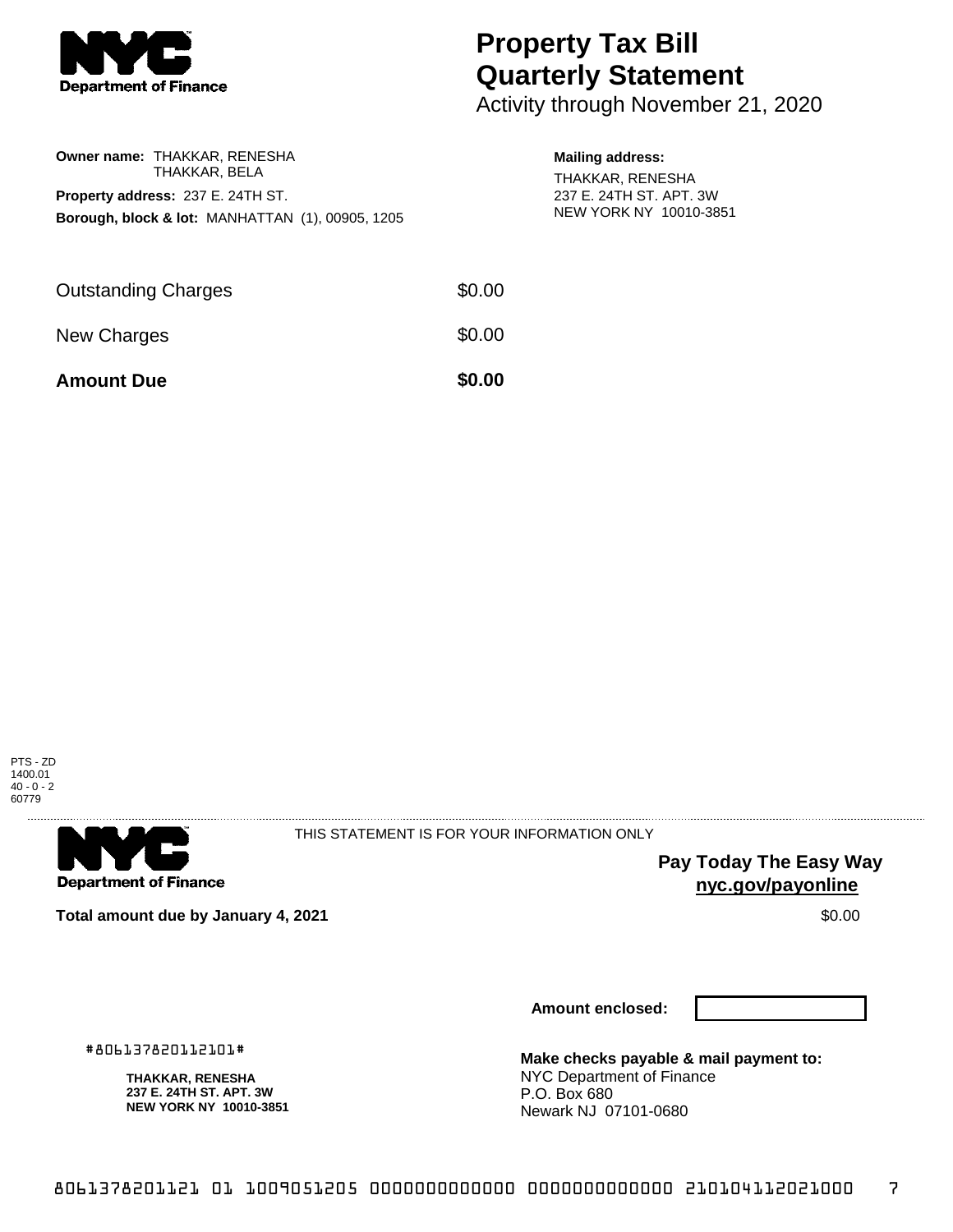

| <b>Previous Charges</b><br>Total previous charges including interest and payments                   |                          |                 | Amount<br>\$0.00                          |
|-----------------------------------------------------------------------------------------------------|--------------------------|-----------------|-------------------------------------------|
|                                                                                                     |                          |                 |                                           |
| Finance-Property Tax<br><b>Adopted Tax Rate</b><br>Co-op Condo Abatement                            | 01/01/2021               | 01/01/2021      | \$0.00<br>$$-67.66$<br>\$11.84            |
| Payment Adjusted                                                                                    | 01/01/2021               |                 | \$55.82                                   |
| <b>Total current charges</b>                                                                        |                          |                 | \$0.00                                    |
| <b>Tax Year Charges Remaining</b>                                                                   | <b>Activity Date</b>     | <b>Due Date</b> | <b>Amount</b>                             |
| <b>Finance-Property Tax</b><br><b>Adopted Tax Rate</b><br>Co-op Condo Abatement<br>Payment Adjusted | 01/01/2021<br>01/01/2021 | 04/01/2021      | \$0.00<br>$$-67.66$<br>\$11.84<br>\$55.82 |
| Total tax year charges remaining                                                                    |                          |                 | \$0.00                                    |
| <b>Overpayments/Credits</b>                                                                         | <b>Activity Date</b>     | <b>Due Date</b> | Amount                                    |
| <b>Credit Balance</b>                                                                               |                          | 07/01/2020      | $$-111.64$                                |
| Total overpayments/credits remaining on account                                                     |                          |                 | \$111.64                                  |

You must apply for a refund or a transfer of credits resulting from overpayments within six years of the date of **the overpayment or credit. Please note that overpayments and credits are automatically applied to unpaid taxes.**

## **Home banking payment instructions:**

- 1. **Log** into your bank or online bill pay website.
- 2. **Add** the new payee: NYC DOF Property Tax. Enter your account number, which is your boro, block and lot, as it appears here: 1-00905-1205 . You may also need to enter the address for the Department of Finance. The address is P.O. Box 680, Newark NJ 07101-0680.
- 3. **Schedule** your online payment using your checking or savings account.

## **Did Your Mailing Address Change?** If so, please visit us at **nyc.gov/changemailingaddress** or call **311.**

When you provide a check as payment, you authorize us either to use information from your check to make a one-time electronic fund transfer from your account or to process the payment as a check transaction.